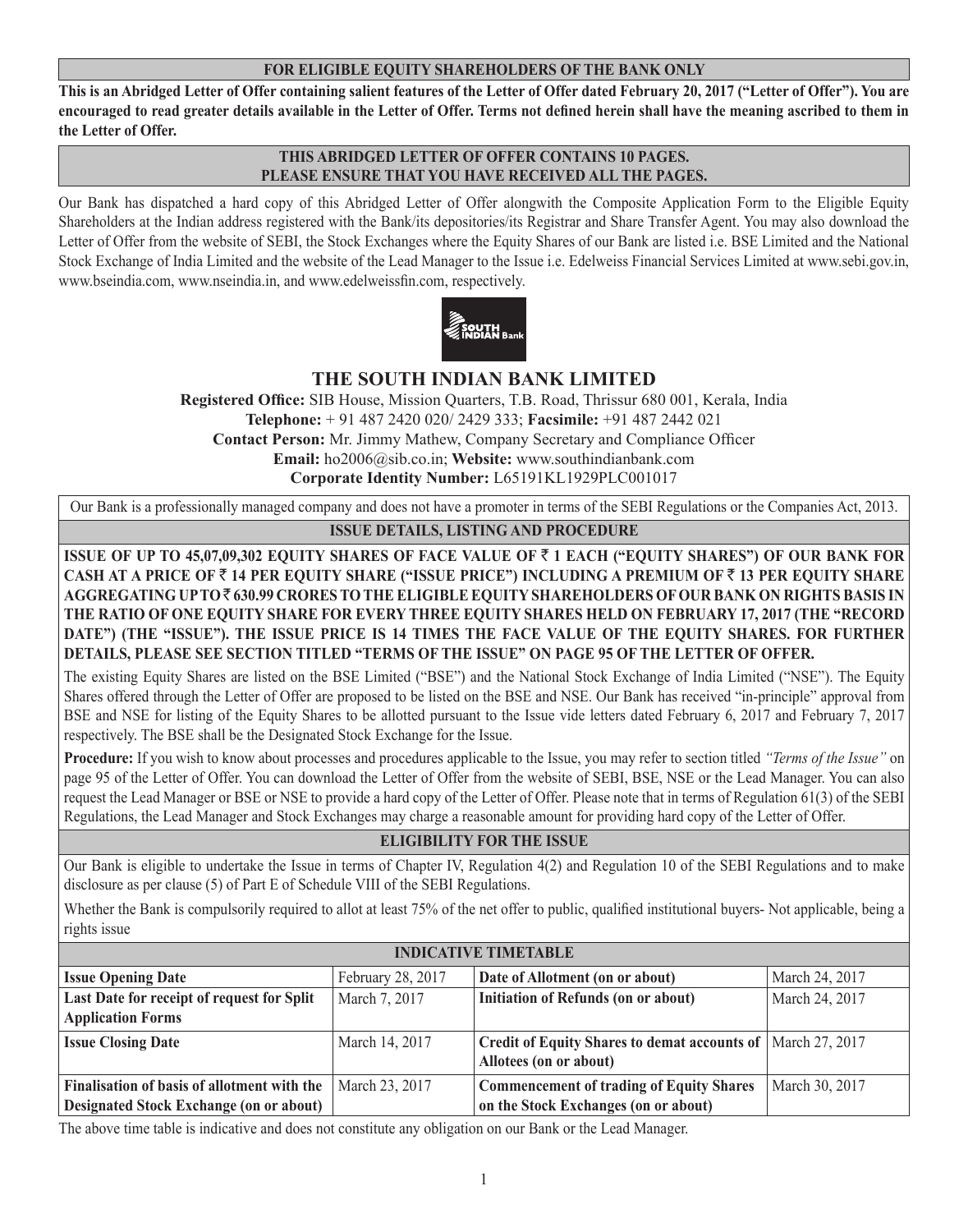# **GENERAL RISKS**

Investment in equity and equity related securities involve a degree of risk and investors should not invest any funds in the Issue unless they can afford to take the risk of losing their investment. Investors are advised to read the risk factors carefully before taking an investment decision in the Issue. For taking an investment decision, investors must rely on their own examination of our Bank and the Issue including the risks involved. The Equity Shares being offered in the Issue have not been recommended or approved by the Securities and Exchange Board of India ("**SEBI**") nor does SEBI guarantee the accuracy or adequacy of the Letter of Offer. **Investors are advised to refer to the section titled "Risk Factors" on page 15 of the Letter of Offer and Internal Risk Factors on page 5 of this Abridged Letter of Offer before making an investment in the Issue.**

| PRICE INFORMATION OF PAST ISSUES HANDLED BY THE LEAD MANAGER               |                                                                                                                                                                                                                                            |                                                                                                                                                                                                                                                         |                                                                                                                                                                                                                                                                                                           |                                                                                                                  |                                                                                                                      |  |
|----------------------------------------------------------------------------|--------------------------------------------------------------------------------------------------------------------------------------------------------------------------------------------------------------------------------------------|---------------------------------------------------------------------------------------------------------------------------------------------------------------------------------------------------------------------------------------------------------|-----------------------------------------------------------------------------------------------------------------------------------------------------------------------------------------------------------------------------------------------------------------------------------------------------------|------------------------------------------------------------------------------------------------------------------|----------------------------------------------------------------------------------------------------------------------|--|
| <b>Issue Name</b>                                                          | <b>Name of Merchant Banker</b>                                                                                                                                                                                                             |                                                                                                                                                                                                                                                         | $+/-$ % change in closing<br>price, $(+/- %$ change in<br>closing benchmark) 30 <sup>th</sup><br>calendar days from listing                                                                                                                                                                               | $+/-$ % change in closing<br>price, $(+/- %$ change in<br>closing benchmark)- 90th<br>calendar days from listing | $+/-$ % change in closing<br>price, $(+/- %$ change in<br>closing benchmark)-<br>180th calendar days<br>from listing |  |
| Not applicable, being a Rights Issue                                       |                                                                                                                                                                                                                                            |                                                                                                                                                                                                                                                         |                                                                                                                                                                                                                                                                                                           |                                                                                                                  |                                                                                                                      |  |
| Names of Lead Manager and contact details                                  |                                                                                                                                                                                                                                            | <b>Edelweiss Financial Services Limited</b><br>Telephone: +91 (22) 4009 4400<br>Facsimile: +91 (22) 4086 3610<br>E-mail: sib.rights@edelweissfin.com<br>Investor Grievance E-mail: customerservice.mb@edelweissfin.com<br>Website: www.edelweissfin.com |                                                                                                                                                                                                                                                                                                           |                                                                                                                  |                                                                                                                      |  |
| <b>Names of Syndicate Members</b>                                          |                                                                                                                                                                                                                                            |                                                                                                                                                                                                                                                         | Not Applicable, being a rights issue of equity shares                                                                                                                                                                                                                                                     |                                                                                                                  |                                                                                                                      |  |
| Name of Registrar to the Issue and contact<br>details                      |                                                                                                                                                                                                                                            |                                                                                                                                                                                                                                                         | <b>Link Intime India Private Limited</b><br>Telephone: +91 22 6171 5400<br>Facsimile: +91 22 2596 0329<br>Email: sib.rights@linkintime.co.in<br>Investor Grievance ID: sib.rights@linkintime.co.in<br>Website: www.linkintime.co.in                                                                       |                                                                                                                  |                                                                                                                      |  |
| <b>Name of Statutory Auditors</b>                                          |                                                                                                                                                                                                                                            |                                                                                                                                                                                                                                                         | M/s. Deloitte Haskins & Sells, Chartered Accountants                                                                                                                                                                                                                                                      |                                                                                                                  |                                                                                                                      |  |
| Name of Credit Rating Agency and the rating<br>or grading obtained, if any |                                                                                                                                                                                                                                            |                                                                                                                                                                                                                                                         | Not Applicable, being a rights issue of equity shares                                                                                                                                                                                                                                                     |                                                                                                                  |                                                                                                                      |  |
| Name of Debenture trustee, if any                                          |                                                                                                                                                                                                                                            | Not Applicable, being a rights issue of equity shares                                                                                                                                                                                                   |                                                                                                                                                                                                                                                                                                           |                                                                                                                  |                                                                                                                      |  |
| <b>Self-Certified Syndicate Banks</b>                                      |                                                                                                                                                                                                                                            | The list of banks is available on http://www.sebi.gov.in/sebiweb/home/list/5/33/0/0/<br>Recognised-Intermediaries                                                                                                                                       |                                                                                                                                                                                                                                                                                                           |                                                                                                                  |                                                                                                                      |  |
|                                                                            | <b>Escrow Collection Bank and Refund Bank</b>                                                                                                                                                                                              |                                                                                                                                                                                                                                                         | <b>The South Indian Bank Limited</b><br>EMCA House (Ground floor), 289, SB Singh Road, Fort, Mumbai- 400 038<br>Contact Person: Mr. Bala Naga Anjaneyulu G.<br>Telephone Number: +91 22 22611209/22658974<br>Facsimile: +91 22 22614749<br>E-mail: $br0263@sib.co.in$<br>Website: www.southindianbank.com |                                                                                                                  |                                                                                                                      |  |
| <b>Non Syndicate Registered Brokers</b>                                    |                                                                                                                                                                                                                                            |                                                                                                                                                                                                                                                         | Not Applicable, being a rights issue of equity shares                                                                                                                                                                                                                                                     |                                                                                                                  |                                                                                                                      |  |
| applicable)                                                                | Details regarding website address(es)/ link(s)<br>from which the investor can obtain list of<br>registrar to issue and share transfer agents,<br>depository participants and stock brokers<br>who can accept application from investor (as |                                                                                                                                                                                                                                                         | Not Applicable, being a rights issue of equity shares                                                                                                                                                                                                                                                     |                                                                                                                  |                                                                                                                      |  |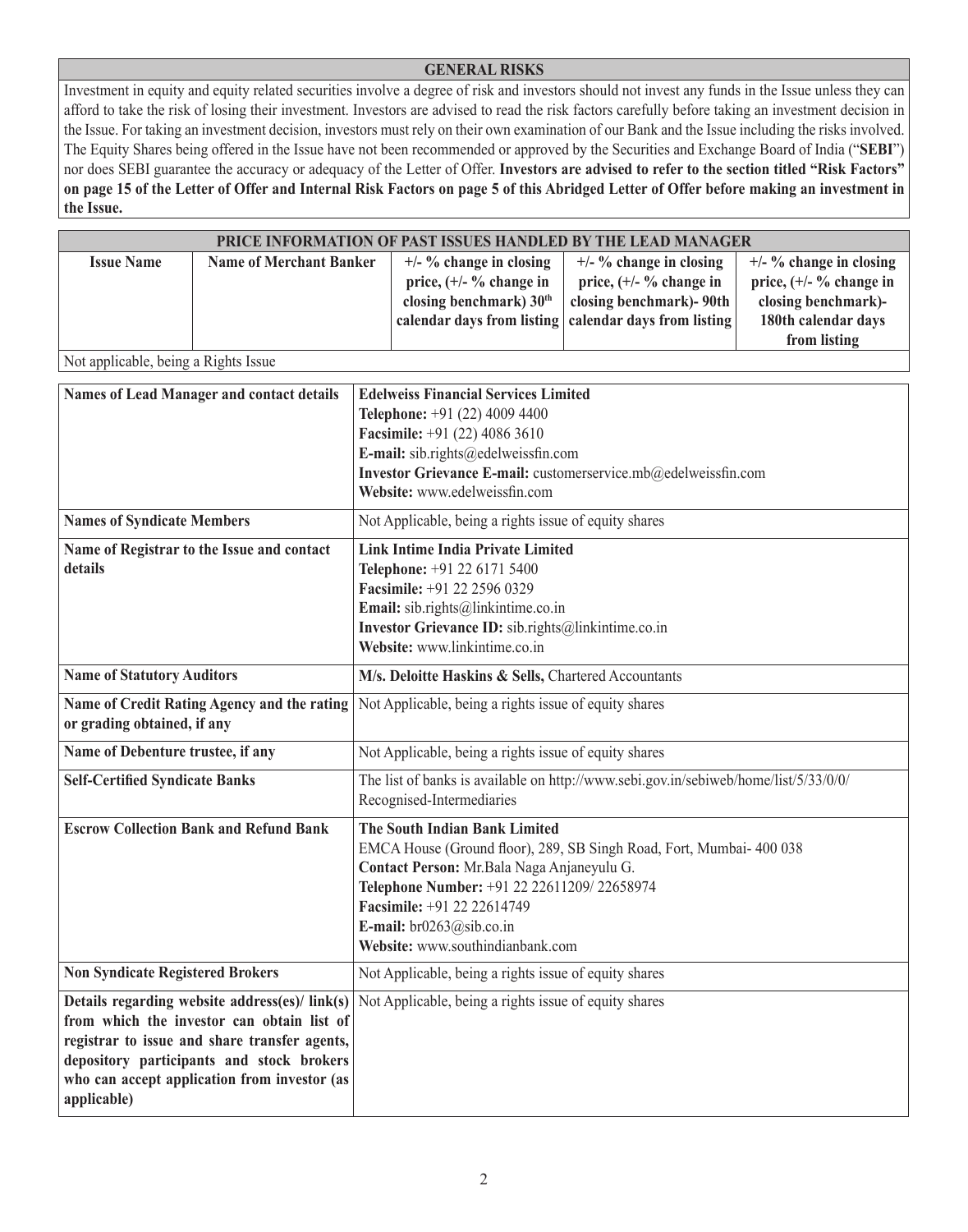#### **PROMOTERS OF OUR BANK**

Our Bank is a professionally managed company and does not have a promoter in terms of the SEBI Regulations or the Companies Act, 2013. **Brief profile of promoter and disclosure relating to group companies:** Since this is a rights issue pursuant to Part E of Schedule VIII of SEBI Regulations, the disclosures relating to group companies are not applicable.

#### **BUSINESS MODEL/ BUSINESS OVERVIEW AND STRATEGY**

Since this is a rights issue pursuant to Part E of Schedule VIII of SEBI Regulations, the disclosure relating to business of our Bank is not applicable.

|                | <b>BOARD OF DIRECTORS</b>     |                             |                                                                                                         |  |  |  |
|----------------|-------------------------------|-----------------------------|---------------------------------------------------------------------------------------------------------|--|--|--|
| SI.            | <b>Name</b>                   | <b>Designation</b>          | <b>Experience</b>                                                                                       |  |  |  |
| No.            |                               |                             |                                                                                                         |  |  |  |
|                | Mr. Salim Gangadharan         |                             | Part-time Chairman and   He has several years of experience in the Reserve Bank of India. He retired in |  |  |  |
|                |                               | Non-Executive Director      | October, 2013 as principal chief general manager and regional director, RBI,                            |  |  |  |
|                |                               |                             | Trivandrum. He has been on our Board since January, 2014.                                               |  |  |  |
| $\overline{2}$ | Mr. V. G. Mathew              | Managing Director and       | Mr. Mathew was the Executive Vice President of our Bank from January 2,                                 |  |  |  |
|                |                               | Chief Executive Officer     | 2014 to September 30, 2014. Prior to joining our Bank, Mr. Mathew was                                   |  |  |  |
|                |                               |                             | employed at State Bank of India for more than 30 years.                                                 |  |  |  |
| 3              | Mr. Mohan E. Alapatt          | Non-Executive               | Mr. Alapatt has been a Director of our Bank for a period of eight years from                            |  |  |  |
|                |                               | <b>Independent Director</b> | April 30, 1999 to April 23, 2007. Further, he is also a Director at Beer Works                          |  |  |  |
|                |                               |                             | Restaurants and Microbrewery Private Limited.                                                           |  |  |  |
| $\overline{4}$ | Mr. K. Thomas Jacob           | Non-Executive               | Mr. Jacob is a partner at the firm $M/s$ Thomas Jacob & Company and has about                           |  |  |  |
|                |                               | <b>Independent Director</b> | 30 years of experience in the field of audit.                                                           |  |  |  |
| 5              | Dr. John Joseph Alapatt       | Non-Executive               | He is an industrialist having several years of experience in managing a small                           |  |  |  |
|                |                               | <b>Independent Director</b> | scale industry unit. Dr. Alapatt has been the Director of our Bank for 16 years.                        |  |  |  |
| 6              | Mr. Francis Alapatt alias     | Non-Executive               | He is a director of M/s CII Guardian International Ltd and an executive                                 |  |  |  |
|                | Palathingal Antony Francis    | <b>Independent Director</b> | committee member of Indo-American Chamber of Commerce.                                                  |  |  |  |
|                | Mr. Cheryan Varkey            | Non-Executive Director      | He joined the Bank on September 8, 1975. He was an executive director of the                            |  |  |  |
|                |                               |                             | Bank until April 30, 2014.                                                                              |  |  |  |
| 8              | Ms. Ranjana S. Salgaocar      | Non-Executive               | Ms. Salgaocar is also a Director at International Wine and Food Society.                                |  |  |  |
|                |                               | <b>Independent Director</b> | Ms. Salgaocar has been on the Board of our Bank since October 1, 2014.                                  |  |  |  |
| 9              | Mr. John Parayil George       | Non-Executive               | Mr. Tharakan has experience of 30 years in the field of agriculture.                                    |  |  |  |
|                | Tharakan alias Parayil George | <b>Independent Director</b> |                                                                                                         |  |  |  |
|                | John Tharakan                 |                             |                                                                                                         |  |  |  |
| 10             | Mr. Achal Kumar Gupta         | Non-Executive               | Mr. Gupta retired on November 30, 2013 as the Managing Director of the                                  |  |  |  |
|                |                               | <b>Independent Director</b> | State Bank of Patiala. He has previously worked in IFCI Limited as Deputy                               |  |  |  |
|                |                               | (Additional)                | Managing Director from December 12, 2013 to December 11, 2016.                                          |  |  |  |

### **OBJECTS OF THE ISSUE**

Our Bank intends to use the Net Proceeds of the Issue to augment our Bank's Tier-I capital base to meet our capital requirements which are expected to increase out of growth in our assets, primarily loans/advances and investment portfolio, and to ensure compliance with Basel III regulations and/or other RBI guidelines.

The objects clause of our Memorandum of Association enables us to undertake our existing activities, for which the funds being raised by us in the Issue, will be deployed. The details of the proceeds of the issue are summarized below:

 $(\overline{\xi}$  in crore)

| <b>Particulars</b>                                                                    | <b>Estimated Amount</b> |  |
|---------------------------------------------------------------------------------------|-------------------------|--|
| Gross proceeds to be raised through the Issue                                         | 630.99                  |  |
| Less: Estimated Issue-related expenses                                                |                         |  |
| Net proceeds of the Issue after deducting the Issue related expenses ("Net Proceeds") | 624.68                  |  |

#### **Requirements of Funds**

Details of the activities to be financed from the Net Proceeds

We intend to apply the Net Proceeds for augmenting our Bank's Tier-I capital base to meet our capital requirements which are expected to increase out of growth in our assets, primarily loans/advances and investment portfolio, and to ensure compliance with Basel III regulations and/or other RBI guidelines.

As prescribed by the RBI, our Bank has adopted Basel III starting from April 1, 2013. The minimum capital to risk weighted assets ratio ("CRAR") required to be maintained by the Bank for fiscal 2016 was 9.625% including Capital Conservation Buffer ("CCB"), with common equity tier-1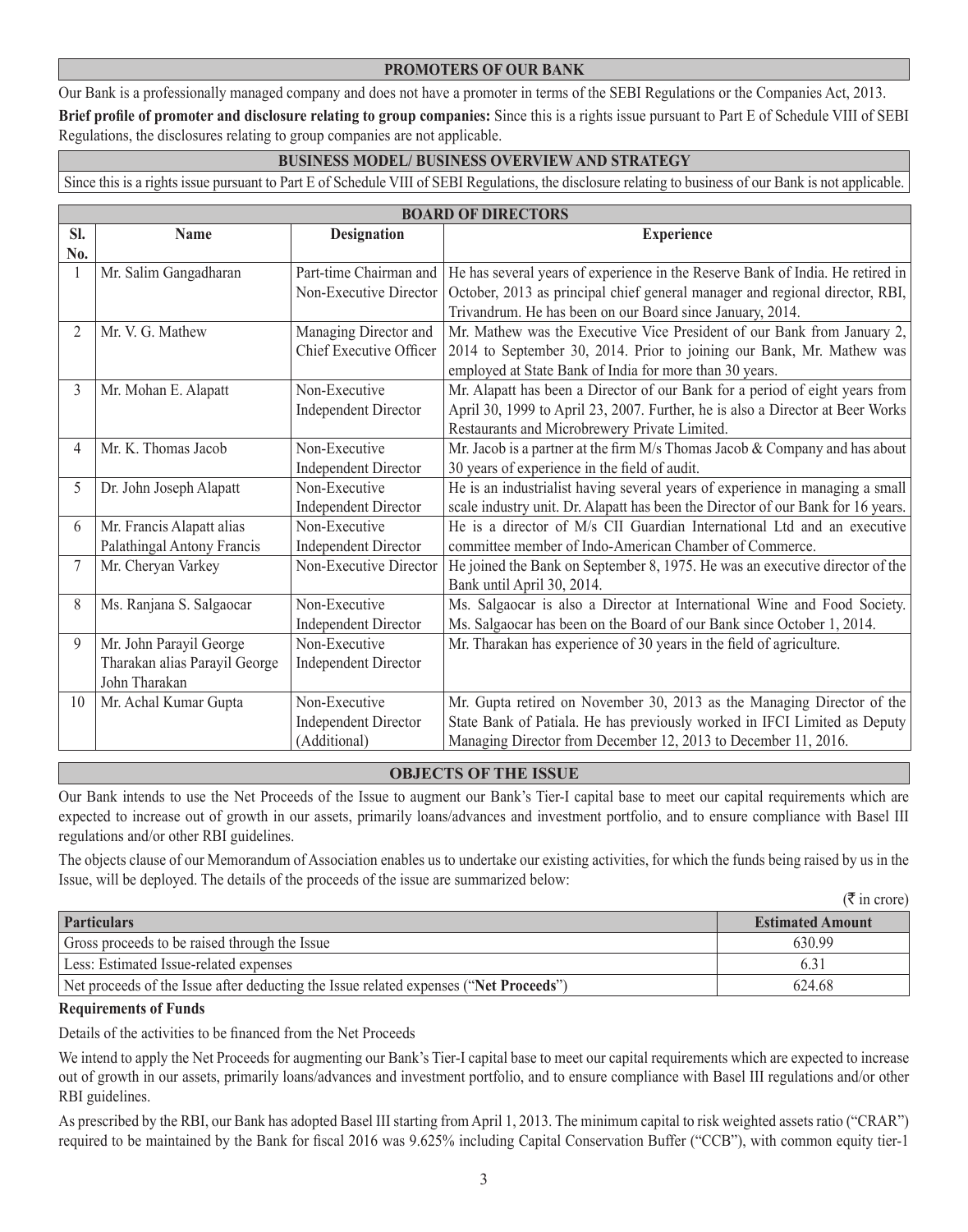CRAR of 6.125% (including CCB), under Pillar 1 of Basel III regulations of the RBI. The capital requirement is progressively going up under the Basel III regulations prescribed by RBI. The minimum capital requirement (including CCB) will increase from 9.625% as at March 31, 2016 to 11.50% by March 31, 2019; an increase of 0.625% every fiscal. In addition to the minimum capital prescribed under Pillar 1, under Pillar 2 of Basel III regulations, RBI requires banks to have an additional capital buffer for absorbing risks which are not covered under Pillar 1, such as liquidity risk, concentration risk, strategic risk, reputational risk etc. In our estimate, this additional requirement would push up the capital needs by about 1. 50 - 2.00% over and above the minimum prescribed.

The RBI has indicated that the capital requirements for implementation of the RBI Basel III Capital Regulations may be lower during the initial period and higher in later years. As on December 31, 2016, our Bank's total CAR and common equity tier-1 CAR was 11.05% and 9.39% respectively. With the adoption of Basel III by our Bank and the ongoing implementation of BASEL III by RBI, the minimum capital requirements of our Bank is expected to increase in a phased manner over the next few years.

Accordingly, the objects of the Issue are to augment our Bank's Tier-I capital base in line with the expected growth of our business.

### **Schedule of Implementation and Deployment of Funds and Interim Utilisation of funds**

Our Bank currently proposes to deploy the Net Proceeds in the aforesaid objects in the current fiscal. In the event that the estimated utilization of the Net Proceeds is not completely met in the current fiscal year, the same shall be utilised in the next fiscal year.

#### **Monitoring of Utilization of Funds**

As we are a bank, in accordance with Regulation 16 of the SEBI Regulations, there is no requirement for appointment of a monitoring agency. Our Bank is raising capital to meet future capital adequacy related requirements and not for any specified project(s). Our Bank will disclose the utilization of the Gross Proceeds in our balance sheet in accordance with applicable laws.

# **Details and reasons for non-deployment or delay in deployment of proceeds or changes in utilization of issue proceeds of past public issues/ rights issues, if any, of the Company in the preceding 10 years:**

Nil.

#### **Monitoring Agency:** Not Applicable

**Terms of Issuance of Convertible Security, if any :** Not Applicable.

| <b>SHAREHOLDING PATTERN AS ON DECEMBER 31, 2016</b>                                          |                             |                |     |  |  |
|----------------------------------------------------------------------------------------------|-----------------------------|----------------|-----|--|--|
| Sl. No.<br>% Holding of Pre issue<br><b>Particulars</b><br><b>Pre Issue number of shares</b> |                             |                |     |  |  |
|                                                                                              | Promoter $&$ Promoter Group |                |     |  |  |
|                                                                                              | Public                      | 1,35,17,38,250 | 100 |  |  |
|                                                                                              | Total                       | 1,35,17,38,250 | 100 |  |  |

**Number/ amount of Equity Shares proposed to be sold by selling shareholders –** Not Applicable, being a rights issue**.**

#### **FINANCIAL STATEMENT#**

 $(\overline{\mathfrak{F}}$  in Crore)

| <b>Particulars</b>                                        | <b>Unaudited Interim Condensed</b><br><b>Financial Information as at</b><br>and for the nine month period<br>ended December 31, 2016 | <b>Reformatted summary</b><br>financial statements as at<br>and for the year ended<br>March 31, 2016 | <b>Reformatted summary</b><br>financial statements<br>as at and for the year<br>ended March 31, 2015 |
|-----------------------------------------------------------|--------------------------------------------------------------------------------------------------------------------------------------|------------------------------------------------------------------------------------------------------|------------------------------------------------------------------------------------------------------|
| Total income from operations (net)                        | 4,954.22                                                                                                                             | 6,074.62                                                                                             | 5,783.29                                                                                             |
| Net Profit / (Loss) before tax and<br>extraordinary items | 484.72                                                                                                                               | 509.66                                                                                               | 467.95                                                                                               |
| Net Profit / (Loss) after tax and<br>extraordinary items  | 316.96                                                                                                                               | 333.27                                                                                               | 307.20                                                                                               |
| <b>Equity Share Capital</b>                               | 135.17                                                                                                                               | 135.03                                                                                               | 135.02                                                                                               |
| Reserves and Surplus                                      | 4,141.40                                                                                                                             | 3,706.90                                                                                             | 3,454.39                                                                                             |
| Networth                                                  | 3,701.92                                                                                                                             | 3,557.08                                                                                             | 3,294.87                                                                                             |
| Basic Earnings per share $(\overline{\tau})$              | $2.35*$                                                                                                                              | 2.47                                                                                                 | 2.28                                                                                                 |
| Diluted Earnings per share $(\bar{\zeta})$                | $2.34*$                                                                                                                              | 2.47                                                                                                 | 2.27                                                                                                 |
| Return on net worth $(\% )$                               | 8.73%*                                                                                                                               | 9.73%                                                                                                | $9.57\%$                                                                                             |
| Net asset value per equity share $(\overline{\zeta})$     | 27.39                                                                                                                                | 26.34                                                                                                | 24.40                                                                                                |

\* Not annualized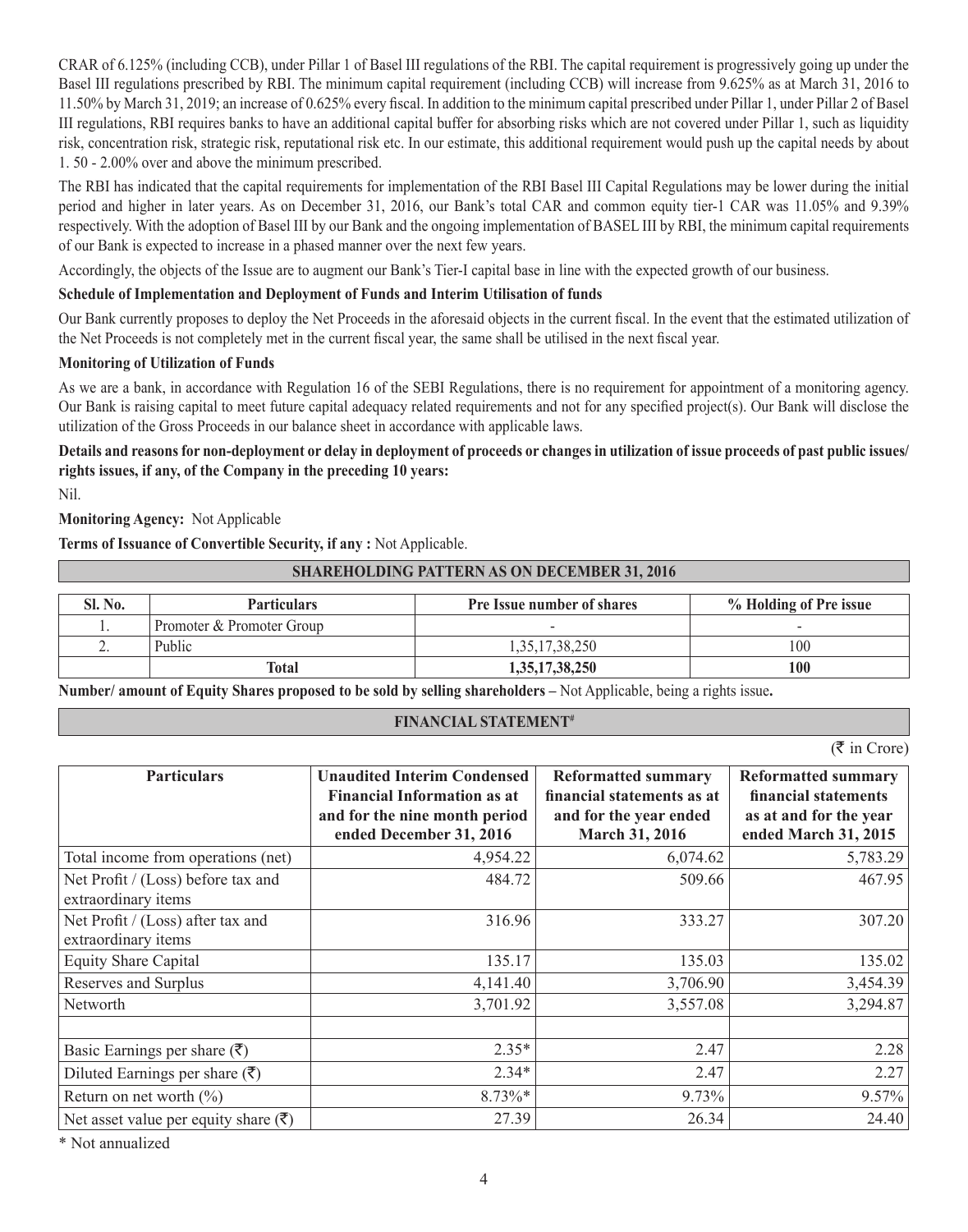The Ratios have been computed as below:

| <b>Ratios</b>              | Computation                                                                                                                                                                                                                                                                                                                                                                                                                                                                                                                                                                                 |
|----------------------------|---------------------------------------------------------------------------------------------------------------------------------------------------------------------------------------------------------------------------------------------------------------------------------------------------------------------------------------------------------------------------------------------------------------------------------------------------------------------------------------------------------------------------------------------------------------------------------------------|
| Basic earnings per share   | Basic earnings per share is computed by dividing Net Profit for the year / period by the weighted<br>average number of Equity Shares outstanding for the year/period. There were no extra ordinary items.                                                                                                                                                                                                                                                                                                                                                                                   |
| Diluted earnings per share | Diluted earnings per share is computed by dividing Net Profit for the year / period by the sum of<br>weighted average number of Equity Shares and dilutive potential Equity Shares outstanding at the<br>year/period end. Potential Equity Shares which are anti-dilutive in nature are ignored. There were no<br>extra ordinary items.                                                                                                                                                                                                                                                     |
| Return on net worth        | Net Profit / Average Net worth i.e. (Opening + closing)/2                                                                                                                                                                                                                                                                                                                                                                                                                                                                                                                                   |
| Net asset value            | Net worth divided by number of equity shares outstanding at the end of the period<br>Net worth: the aggregate value of the paid up share capital and all reserves created out of the profits<br>and share premium, after deducting the aggregate value of accumulated losses, deferred expenditure,<br>deferred tax assets (net), intangible assets and miscellaneous expenditure not written off, as per the<br>audited / unaudited balance sheet, as the case may be, but does not include reserves created out of<br>revaluation of assets, write-back of depreciation and amalgamation. |

**# Restated Audited Financials -** Not Applicable, being a rights issue. Since there is no subsidiary of our bank, there is no distinction between standalone and consolidated.

#### **INTERNAL RISK FACTORS**

The below mentioned risks are top ten risk factors as per the Letter of Offer.

- 1. Our results of operations and cash flows depend to a great extent on our net interest income. Volatility in interest rates and other market conditions could materially and adversely impact our cash flows and results of operations.
- 2. The value of collateral may decrease or we may experience delays in enforcing the sale of collateral when borrowers default on their obligations to us, which may result in failure to recover the expected value of collateral security, exposing us to a potential loss.
- 3. If we are not able to control the level of NPAs in our portfolio effectively or if we are unable to improve our provisioning coverage as a percentage of gross NPA, our business may be adversely affected.
- 4. A portion of our advances are unsecured. If we are unable to recover such advances in a timely manner or at all, our financial condition and results of operations may be adversely affected.
- 5. The level of restructured/stressed advances in our portfolio may increase and the failure of such advances to perform as expected could adversely affect our financial condition and results of operations.
- 6. We are required to lend a minimum percentage of our adjusted net bank credit ("ANBC") to certain "priority sectors" and if we fail to meet these requirements, we must place the amount as may be allocated by the RBI by way of deposit with Government-sponsored Indian development banks or with other financial institutions specified by the RBI. These deposits typically carry interest rates lower than market rates, which would result in reduced interest income on such advances. Any change in the RBI's regulations relating to priority sector lending could have a material adverse impact on our financial condition and results of operations.
- 7. Banking is a heavily regulated industry and material changes in the regulations that govern us could cause our business to suffer.
- 8. The impact of the GoI's recent demonetization exercise on the Indian economy and the banking sector is currently uncertain.
- 9. Our Bank has a regional concentration in Southern India and any adverse change in the economy of states in Southern India could impact our results of operations and cash flows. Additionally, we may not be successful in expanding our operations to other parts of India.
- 10. We may not have or may be unable to maintain or renew our statutory and regulatory permits and approvals required to operate our business.

#### **SUMMARY OF OUTSTANDING LITIGATIONS, CLAIMS AND REGULATORY ACTION**

- A. To the extent disclosure is required under Part E of Schedule VIII of the Securities and Exchange Board of India (Issue of Capital and Disclosure Requirements) Regulations, 2009:
	- i) There are outstanding litigations against the Company involving, to the extent quantifiable, an amount of  $\bar{z}$  63 crore;
	- ii) 22 appeals have been filed under various income tax proceedings by, variously, our Bank and the Income Tax Department involving an aggregate amount of  $\bar{\bar{\xi}}$  395.37 crore as demand raised against us.\*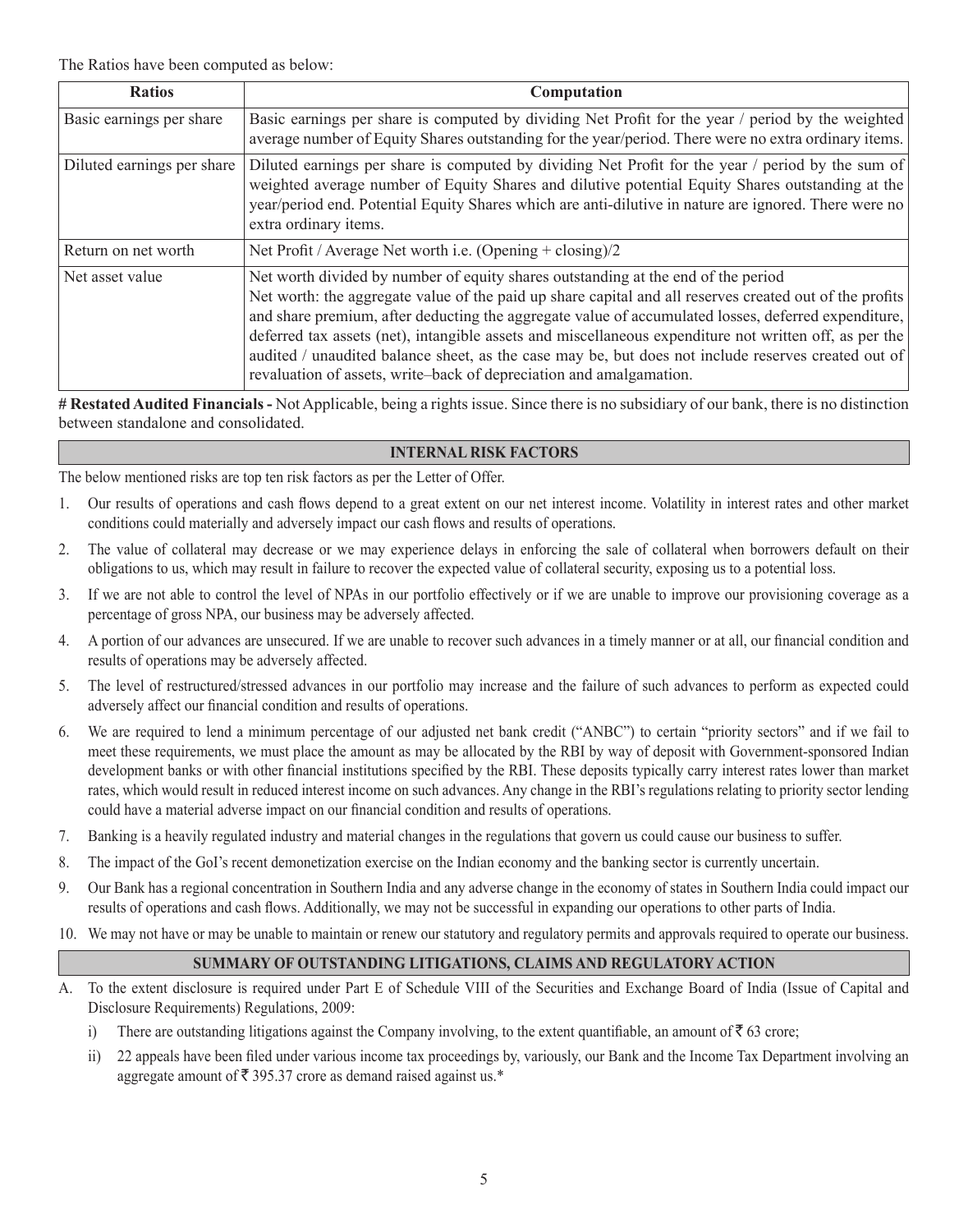B. Brief details of top 5 material outstanding litigations against the company and amount involved:

| Sr.<br>No.   | Particulars                                                                                                                                                                                                                                                                                                                                                                                                                                                                                                                                                                                                                                                                                                                                                                                                                                                                                                                                                                                                                                                                                                                                                                                                                                                                                                                                                                                                                                                                                                                                                                                                                                                                                                                                                                                                                                                                                                                                                                                                                                                                                                                                                                                                                                                                                                                                                                                                                                                                                         | Litigation<br>filed by | Current status       | Amount<br>involved                                  |
|--------------|-----------------------------------------------------------------------------------------------------------------------------------------------------------------------------------------------------------------------------------------------------------------------------------------------------------------------------------------------------------------------------------------------------------------------------------------------------------------------------------------------------------------------------------------------------------------------------------------------------------------------------------------------------------------------------------------------------------------------------------------------------------------------------------------------------------------------------------------------------------------------------------------------------------------------------------------------------------------------------------------------------------------------------------------------------------------------------------------------------------------------------------------------------------------------------------------------------------------------------------------------------------------------------------------------------------------------------------------------------------------------------------------------------------------------------------------------------------------------------------------------------------------------------------------------------------------------------------------------------------------------------------------------------------------------------------------------------------------------------------------------------------------------------------------------------------------------------------------------------------------------------------------------------------------------------------------------------------------------------------------------------------------------------------------------------------------------------------------------------------------------------------------------------------------------------------------------------------------------------------------------------------------------------------------------------------------------------------------------------------------------------------------------------------------------------------------------------------------------------------------------------|------------------------|----------------------|-----------------------------------------------------|
| $\mathbf{1}$ | The Enforcement Directorate has filed a criminal case dated May 23, 2002 before the<br>Court of Chief Metropolitan Magistrate, Esplanade, Mumbai alleging that our Bank and Directorate<br>its officers failed to follow the procedures laid down under Para 7A.21 of Chapter 7<br>of the Exchange Control Manual (1993 edition) issued by the RBI, and had violated<br>provisions of FERA, 1973. The matter is currently pending before the court and is<br>posted to April 6, 2017.                                                                                                                                                                                                                                                                                                                                                                                                                                                                                                                                                                                                                                                                                                                                                                                                                                                                                                                                                                                                                                                                                                                                                                                                                                                                                                                                                                                                                                                                                                                                                                                                                                                                                                                                                                                                                                                                                                                                                                                                               | Enforcement            | Currently<br>pending | <b>Not</b><br>quantifiable                          |
| $\sqrt{2}$   | The Enforcement Directorate issued a show cause notice dated January 4, 2002 against Enforcement<br>our Bank and certain officers of our Bank, alleging failure to exercise due care while Directorate<br>handling import documents to establish the genuineness of the import, before effecting<br>remittances, and failure to follow procedures under para 7A.21 of chapter 7 of the<br>Exchange Control Manual (1993 edition) issued by the RBI. The show cause notice<br>further stated that our Bank and our officers abetted in the illegal transfer of funds and<br>hence, contravened the provisions of Section 8(3) and Section 8(4), read with Section<br>64(2) of the FERA, 1973. The special director of the Enforcement Directorate passed<br>an order dated March 9, 2009 imposing a penalty of $\overline{\xi}$ 63 crore on our Bank. Our Bank<br>filed an appeal against the order and an application for dispensation of pre-deposit of<br>penalty, before the Appellate Tribunal for Foreign Exchange, New Delhi. By an order<br>dated May 22, 2009 the Appellate Tribunal for Foreign Exchange, New Delhi allowed<br>the application for dispensation of pre deposit of penalty and ordered our Bank to furnish<br>a bank guarantee for penalty amount, which our Bank has furnished and subsequently,<br>extended. The matter is currently pending.                                                                                                                                                                                                                                                                                                                                                                                                                                                                                                                                                                                                                                                                                                                                                                                                                                                                                                                                                                                                                                                                                                                             |                        | Currently<br>pending | Penalty of<br>₹ 63 crore                            |
| 3            | Our Bank filed an appeal before the Commissioner of Income Tax (Appeals) against   Income Tax<br>order of Assistant Commissioner of Income Tax, Circle 1(1) Thrissur, dated March<br>18, 2015 for assessment year 2012-2013. The assessing officer made additions and/or<br>disallowances of approximately $\bar{\tau}$ 10.11 crore under Section 14A of the IT Act, 1961,<br>₹ 116.01 crore on depreciation on securities in the held to maturity category, ₹ 10.80<br>crore under Section 36(1)(viii) of the IT Act. 1961 and raised a demand of ₹ 64.02<br>crores. We have prayed for all the above disallowances and additions made by the<br>assessing officer to be deleted. The matter is currently pending.<br>Our Bank has also filed an appeal before the Commissioner of Income Tax (Appeals)<br>against order of Joint Commissioner of Income Tax, Range 1, Thrissur, dated December<br>24, 2010 for assessment year 2008-2009. The assessing officer made certain additions<br>and/or disallowances of approximately $\bar{\tau}$ 2.02 crore under Section 14A of the IT Act,<br>1961, ₹85.67 crore under Section 36(1)(vii) of the IT Act, 1961, ₹2.70 crore towards<br>expenses on QIP of shares, ₹ 6.76 crore under Section 37 of the IT Act, 1961, ₹ 0.01<br>crore towards surplus realized on sale of jewellery, $\bar{\tau}$ 0.01 crore towards excess cash<br>received by branches, $\bar{\xi}$ 4.76 crore on depreciation on securities in the held to maturity<br>category, and raised a demand of $\bar{\tau}$ 46.22 crore. We have prayed for all the above<br>disallowances and additions made by the assessing officer to be deleted. The matter is<br>currently pending.<br>Further, on the same point of law, the Income Tax Department has filed appeals before<br>the Kerala High Court dated May 19, 2015, February 10, 2007, and November 3, 2003<br>relating to assessment years 2007-2008, 2000-2001 and 1993-1994, respectively. The<br>appeals have been filed against the orders of the ITAT that struck down disallowances in<br>respect of depreciation claimed on 'held to maturity' investments. The disallowance was<br>made on the basis of CBDT circular 665 dated October 5, 1993. Therefore, the amount<br>demanded in all the above matters is approximately $\bar{\xi}$ 45.04 crore, $\bar{\xi}$ 13.16 crore and<br>₹ 2 crore for assessment years 2007-2008, 2000-2001 and 1993-1994 respectively. All<br>the above matters are currently pending. | Department<br>Thrissur | Currently<br>pending | Total<br>amount<br>demanded<br>is ₹ 170.44<br>crore |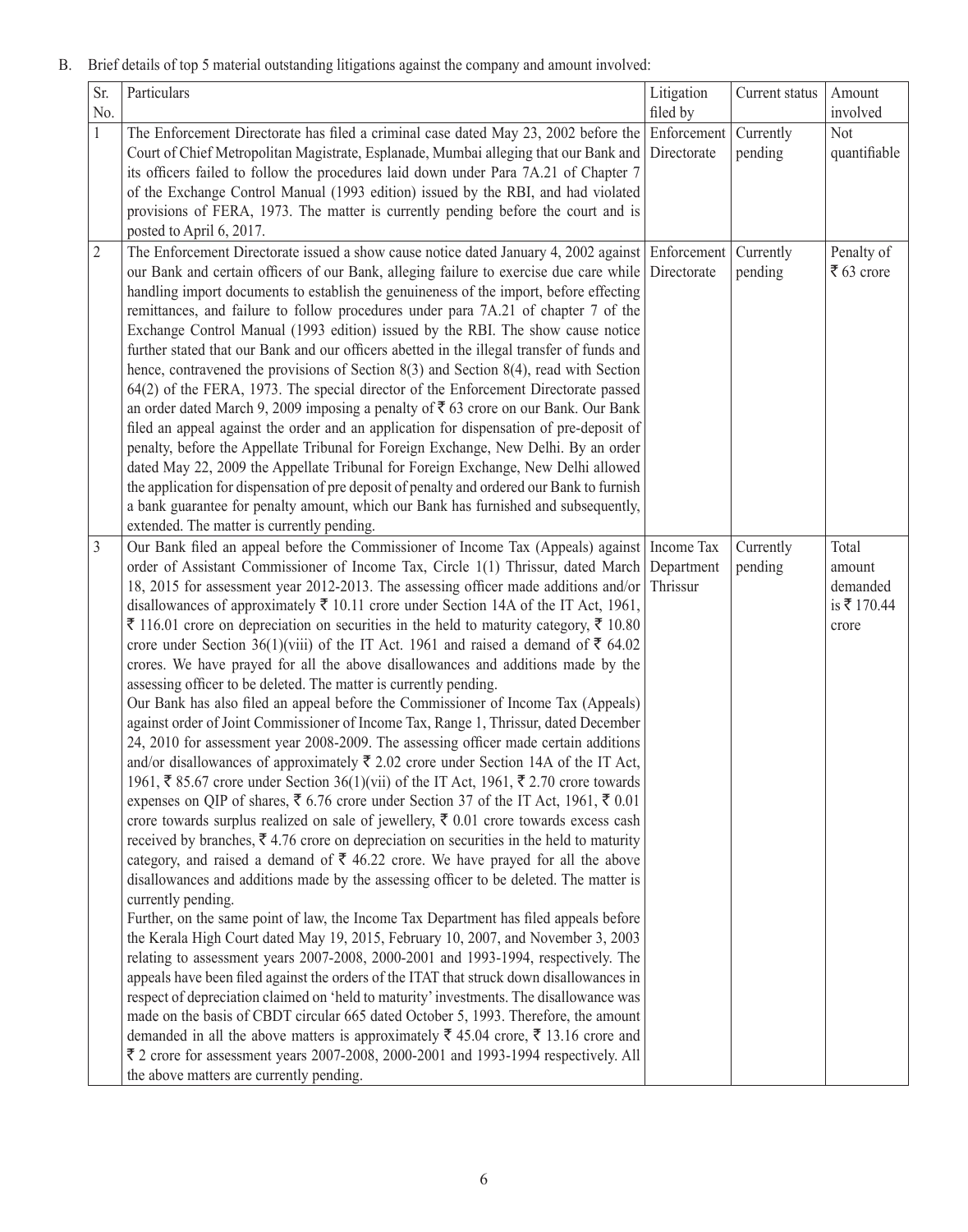| Sr.                   | Particulars                                                                                                                                                                                                                                                                                                                                                                                                                                                                                                                                                                                                                                                                                                                                                                                                                                                                                                                                                                                                                                                                                                                                                                                                                                                                                                                                                                                                                                                                                                                                                                                                                     | Litigation                                        | Current status       | Amount                                                        |
|-----------------------|---------------------------------------------------------------------------------------------------------------------------------------------------------------------------------------------------------------------------------------------------------------------------------------------------------------------------------------------------------------------------------------------------------------------------------------------------------------------------------------------------------------------------------------------------------------------------------------------------------------------------------------------------------------------------------------------------------------------------------------------------------------------------------------------------------------------------------------------------------------------------------------------------------------------------------------------------------------------------------------------------------------------------------------------------------------------------------------------------------------------------------------------------------------------------------------------------------------------------------------------------------------------------------------------------------------------------------------------------------------------------------------------------------------------------------------------------------------------------------------------------------------------------------------------------------------------------------------------------------------------------------|---------------------------------------------------|----------------------|---------------------------------------------------------------|
|                       |                                                                                                                                                                                                                                                                                                                                                                                                                                                                                                                                                                                                                                                                                                                                                                                                                                                                                                                                                                                                                                                                                                                                                                                                                                                                                                                                                                                                                                                                                                                                                                                                                                 |                                                   |                      |                                                               |
| No.<br>$\overline{4}$ | Our Bank has filed appeals before the Supreme Court of India, Kerala High Court and<br>the Commissioner of Income Tax (Appeals), Thrissur dated January 19, 2012, June 17,<br>2009, January 2, 2004, January 2, 2004, September 9, 2003, September 9, 2003, August<br>18, 2003 and January 28, 2011 relating to assessment years 2002-2003, 1999-2000,<br>1997-1998, 1996-1997, 1995-1996, 1994-1995, 1993-1994 and 2008-2009, respectively.<br>In all of the above cases, the grounds of appeal included whether a) deduction for bad<br>debts written off is allowed under Section $36(1)(vii)$ of the IT Act, 1961, b) whether the<br>prohibition in the <i>proviso</i> to Section $36(1)(\n{\rm vii})$ allows deduction of bad debts written off<br>which is not in excess of the credit balance in the provision for bad and doubtful debts<br>account made under Section $36(1)(via)$ of the IT Act, 1961, and c) whether deduction<br>can be claimed in respect of rural branches under Section $36(1)(vii)$ of the IT Act, 1961.<br>The total estimated demand raised on our Bank is $\overline{5}$ 78.36 crore. All of the above matters                                                                                                                                                                                                                                                                                                                                                                                                                                                                               | filed by<br>Income tax<br>department,<br>Thrissur | Currently<br>pending | involved<br>Total<br>amount<br>demanded<br>is ₹78.36<br>crore |
| 5                     | are currently pending.<br>Further, our Bank has filed appeals before the Supreme Court, Kerala High Court   Income Tax<br>and Commissioner of Income Tax (Appeals), Thrissur dated January 19, 2012,<br>March 19, 2011, March 19, 2011, March 19, 2011, May 17, 2015, and April 25,<br>2014 relating to assessment years 2002-2003, 2001-2002, 2000-2001, 1999-<br>2000, 2007-2008 and 2006-2007. Similarly, the Income Tax Department has<br>filed appeals dated July 6, 2007 and February 11, 2008 before the Kerala High<br>Court, against our Bank, in relation to assessment years 1998-1999 and 2003-<br>2004 respectively. The appeals involve the specific question of whether our<br>Bank can claim as deductions provisions for bad and doubtful debts pertaining<br>to our rural branches. The assessing officer has denied the same by construing<br>the word 'place' in Section $36(1)$ (viia) as a 'village' and not 'ward'. The total<br>estimated demand raised on our Bank is $\bar{\tau}$ 146.57 crore. For the assessment<br>year 2004-2005, our Bank has filed an appeal dated February 11, 2008 before<br>the Kerala High Court contesting disallowances made by the assessing officer<br>of approximately:<br>$\bar{\xi}$ 14.86 crore for provision of bad and doubtful debts of rural branches<br>a)<br>under section $36(1)$ (viia) of the IT Act, 1961;<br>₹ 94.62 crore for bad debts written off under section 36(1)(vii) of the IT<br>b)<br>Act, 1961; and<br>$\bar{\xi}$ 0.53 crore for addition on loss on amortization of securities.<br>$\mathbf{c}$ )<br>All of the above matters are pending. | Department,<br>Thrissur                           | Currently<br>pending | Total<br>amount<br>demanded<br>is ₹ 146.57<br>crore*          |

*\* Does not include disallowances of* ` *14.86 crore for provision of bad and doubtful debts of rural branches under section 36(1) (viia) of the IT Act, 1961;* ` *94.62 crore for bad debts written off under section 36(1)(vii) of the IT Act, 1961; and* ` *0.53 crore for addition on loss on amortization of securities, in relation to assessment year 2004-05.*

- C. Regulatory Action, if any disciplinary action taken by SEBI or stock exchanges against the Promoters / Group companies in last 5 financial years including outstanding action, if any: Our Bank is a professionally managed company and does not have a promoter in terms of the SEBI Regulations or the Companies Act. Further, we confirm that our Bank does not have any group companies in terms of the SEBI Regulations.
- D. Brief details of outstanding criminal proceedings against Promoters.

Not Applicable: Our Bank is a professionally managed company and does not have a promoter in terms of the SEBI Regulations or the Companies Act, 2013.

### **ANY OTHER IMPORTANT INFORMATION**

### **Procedure for Application**

In case the original CAF is not received by the Eligible Equity Shareholder or is misplaced by the Eligible Equity Shareholder, the Eligible Equity Shareholder may request the Registrar to the Issue, for issue of a duplicate CAF, by furnishing the registered folio number, DP ID Number, Client ID Number and their full name and address. In case the signature of the Eligible Equity Shareholder(s) does not match with the specimen registered with the Bank or the DP, the Application is liable to be rejected.

Neither our Bank nor the Registrar to the Issue shall be responsible for delay in the receipt of the CAF/duplicate CAF attributable to postal delays or if the CAF/duplicate CAF are misplaced in the transit. The request for a duplicate CAF should reach the Registrar to the Issue within seven days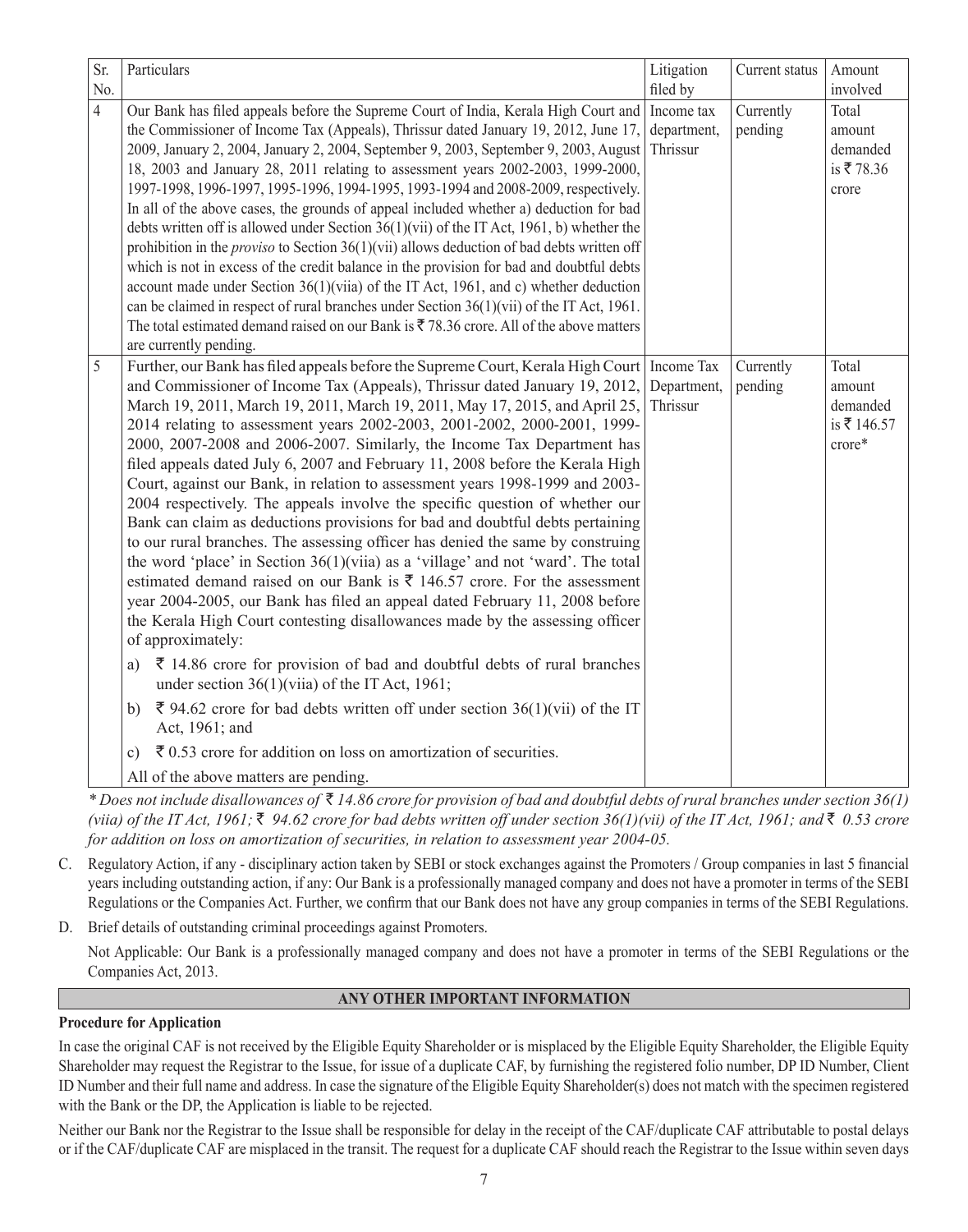from the Issue Opening Date. Eligible Equity Shareholder(s) should note that those who are making the Application in such duplicate CAF should not utilize the original CAF for any purpose, including renunciation, even if the original CAF is received or found subsequently. If any Investor violates any of these requirements, they shall face the risk of rejection of both Applications.

Please note that in accordance with the provisions of the SEBI circular no. CIR/CFD/DIL/1/2011 dated April 29, 2011 all QIBs and Non-Institutional Investors and Non Retail Individual Investors complying with the eligibility conditions prescribed under the SEBI circular no. SEBI/ CFD/DIL/ASBA/1/2009/30/12 dated December 30, 2009 must mandatorily invest through the ASBA process. Applicants that are QIBs Non-Institutional Investors and Investors whose Application Money exceeds  $\bar{\tau}$  2,00,000 can participate in the Issue only through the ASBA Process. ASBA Investors should note that the ASBA process involves Application procedures that may be different from the procedure applicable to non-ASBA process. ASBA Investors should carefully read the provisions applicable to such Applications before making their Application through the ASBA process. The Investors who are (i) not QIBs; (ii) not Non-Institutional Investors; or (iii) investors whose application amount is not more than Rs. 200,000, can participate in the Issue either through the ASBA process or the non ASBA process

### **Application on Plain Paper**

An Eligible Equity Shareholder who has neither received the original CAF nor is in a position to obtain a duplicate CAF may make an application to subscribe to the Issue on plain paper. The format of the application to be made on plain paper shall be available on the website of the Registrar. Eligible Equity Shareholders shall submit the plain paper application to the Designated Branch of the SCSB for authorizing such SCSB to block an amount equivalent to the amount payable on the application in the said bank account maintained with the same SCSB. Applications on plain paper from any address outside India will not be addressed.

Applications on plain paper, duly signed by the applicants including joint holders, in the same order as per specimen recorded with our Bank, must reach the office of the Registrar to the Issue or submitted with the Designated Branch of the SCSB/Escrow Collection Bank, as the case may be, before the Issue Closing Date and should contain the following particulars:

- Name of Bank, being "The South Indian Bank Limited";
- Name and address of the Eligible Equity Shareholder including joint holders;
- Registered Folio Number/ DP and Client ID No.;
- Share certificate numbers and distinctive numbers of Equity Shares (if Equity Shares are held in physical form);
- Number of Equity Shares held as on Record Date;
- Number of Equity Shares entitled as per Rights Entitlement;
- Number of Equity Shares applied for as per Rights Entitlement;
- Number of additional Equity Shares applied for, if any;
- Total number of Equity Shares applied for;
- Total amount paid at the rate of  $\bar{\tau}$  14 per Equity Share;
- Particulars of cheque/ demand draft/ pay order;
- Savings/ current account number, name and address of the bank where the Eligible Equity Shareholders will be depositing the refund order (in case of Equity Shares held by such Eligible Equity Shareholders in physical form). In case of Equity Shares allotted in dematerialised form, the bank account details will be obtained from the information available with the Depositories;
- Details of PAN, except in case of Applications on behalf of the Central or State Government and the officials appointed by the courts and by Investors residing in Sikkim, irrespective of the total value of the Equity Shares being applied for pursuant to the Issue;
- Signature of Eligible Equity Shareholders to appear in the same sequence and order as they appear in the records of our Bank;
- If the payment is made by a draft purchased from NRE/FCNR/NRO account, as the case may be, an account debit certificate from the bank issuing the draft, confirming that the draft has been issued by debiting the NRE/FCNR/NRO account.
- For ASBA Investors, the Application on plain paper should contain details of the ASBA Account such as the account number, name, address and branch of the relevant SCSB.
- Additionally, by subscribing to any Equity Shares offered in the Issue, you are deemed to have represented, warranted, acknowledged and agreed to us, the Lead Manager, as follows:

"*I/We understand the offering to which this application relates is not, and under no circumstances is to be construed as, an offering of any Equity Shares or Rights Entitlement for sale in the United States, or as a solicitation therein of an offer to buy any of the said Equity Shares or Rights Entitlement in the United States. Accordingly, I/we understand this application should not be forwarded to or transmitted in or to the United States at any time. I/we understand that neither us, nor the Registrar, the Lead Manager or any other person acting on behalf of us will accept subscriptions from any person, or the agent of any person, who appears to be, or who we, the Registrar, the Lead Manager or any other person acting on behalf of us have reason to believe is, a resident of the*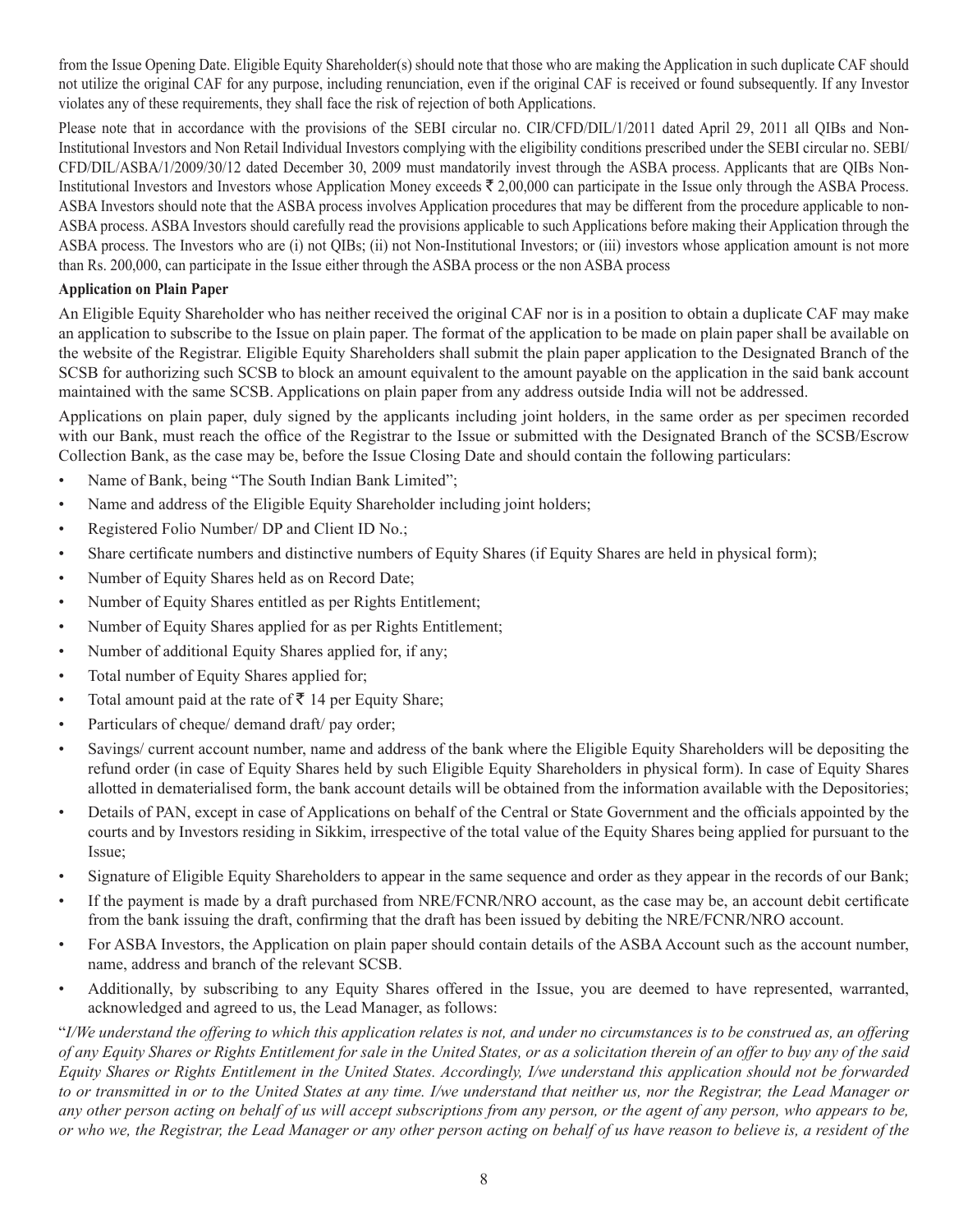*United States or "U.S. Person" (as defined in Regulation S) or is ineligible to participate in the Issue under the securities laws of their jurisdiction.*

*I/We (i) am/are, and the person, if any, for whose account I/we am/are acquiring such Rights Entitlement and/or the Equity Shares is/are, outside the United States, (ii) am/are not a "U.S. Person" (as defined in Regulation S), and (iii) is/are acquiring the Rights Entitlement and/or the Equity Shares in an offshore transaction meeting the requirements of Regulation S.*

### *I/We acknowledge that the Bank, the Lead Manager, their affiliates and others will rely upon the truth and accuracy of the foregoing representations and agreements.*"

Please note that those who are making the Application otherwise than on original CAF shall not be entitled to renounce their rights and should not utilize the original CAF for any purpose including renunciation even if it is received subsequently. If an applicant violates any of these requirements, he/ she shall face the risk of rejection of both the Applications. Our Bank will refund such Application Money to such applicant without any interest thereon.

### **Modes of Payment**

# **Mode of payment for Resident Eligible Equity Shareholders/ Applicants**

Non – ASBA Investors who are resident in centers with the bank collection centres shall draw cheques/ drafts accompanying the CAF, crossed account payee only and marked "**South Indian Bank– Rights Issue-R**".

Resident Non – ASBA Investors residing at places other than places where the bank collection centres have been opened by our Bank for collecting Applications, are requested to send their Applications together with Demand Draft/ Pay Order net of bank and postal charges, payable at Mumbai, crossed account payee only and marked "**South Indian Bank – Rights Issue-R**" directly to the Registrar to the Issue by registered post so as to reach them on or before the Issue Closing Date. Our Bank or the Registrar to the Issue or the Lead Manager will not be responsible for postal delays or loss of Applications in transit, if any. Applicable banking and postal charges in this regard shall be borne by the Bank.

# **Mode of payment for Non – Resident Eligible Equity Shareholders/ Applicants**

Payment by Non – Residents must be made by demand draft payable at Mumbai/ Thrissur (in case of applications submitted to the collection centre at Thrissur) or cheque, net of bank and postal charges, payable drawn on a bank account maintained at Mumbai or funds remitted from abroad in any of the following ways and crossed account payee only and marked "**South Indian Bank – Rights Issue-NR**" directly to the Registrar to the Issue by registered post so as to reach them on or before the Issue Closing Date. Our Bank or the Registrar to the Issue or the Lead Manager will not be responsible for postal delays or loss of Applications in transit, if any. Applicable banking and postal charges in this regard shall be borne by the Bank.

### **Fractional Entitlements**

For Equity Shares being offered on a rights basis under this Issue, if the shareholding of any of the Eligible Equity Shareholders is equal to or less than 3 Equity Shares or is not in multiples of 3, the fractional entitlement of such Eligible Equity Shareholders shall be ignored for computation of the Rights Entitlement. However, Eligible Equity Shareholders whose fractional entitlements are being ignored earlier will be given preference in the Allotment of one additional Equity Share each, if such Eligible Equity Shareholders have applied for additional Equity Shares over and above the Rights Entitlement.

Those Eligible Equity Shareholders holding less than 3 fully paid-up Equity Shares, i.e, holding up to 2 fully paid-up Equity Shares, and therefore entitled to zero Equity Shares under this Issue shall be dispatched a CAF with zero entitlement. Such Eligible Equity Shareholders are entitled to apply for additional Equity Shares and would be given preference in allotment of one additional Equity Share if, such Eligible Equity Shareholders have applied for the additional Equity Shares. However, they cannot renounce the same in favor of any third parties. CAF with zero entitlement will be non-negotiable/ non-renounceable.

### **Renunciation**

The procedure for renunciation is as follows:

### **To renounce the entire Rights Entitlement in favour of one Renouncee**

If you wish to renounce the Rights Entitlement indicated in Part A of the CAF, in whole, please complete Part B of the CAF. In case of joint holding, all joint holders must sign Part B of the CAF. The person in whose favour renunciation has been made should complete and sign Part C of the CAF. In case of Renouncees, all joint Renouncees must sign this part of the CAF.

#### **To renounce in part/ or renounce the whole to more than one person(s)**

If you wish to either accept the Rights Entitlement in part and renounce the balance or renounce the entire Rights Entitlement in favour of two or more Renouncees, the CAF must be first split into requisite number of forms. Please indicate your requirement of Split Application Forms in the space provided for this purpose in Part D of the CAF and return the entire CAF to the Registrar to the Issue so as to reach latest by the close of business hours on the last date of receiving requests for Split Application Forms. On receipt of the required number of Split Application Forms from the Registrar to the Issue, the procedure as mentioned in paragraph above shall have to be followed.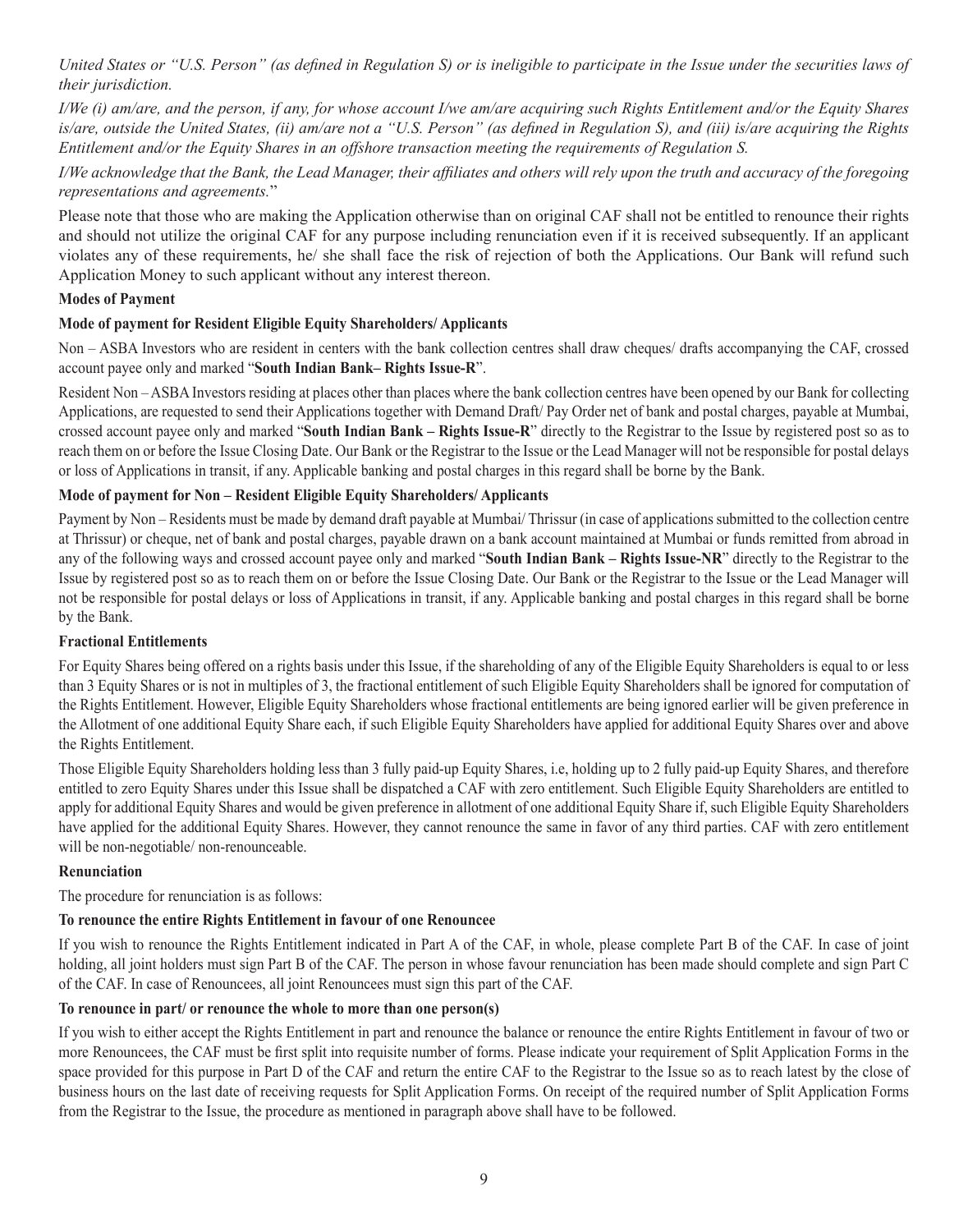In case the signature of the Eligible Equity Shareholder(s), who has renounced the Equity Shares, does not agree with the specimen registered with our Bank, the Application is liable to be rejected.

# **Renouncee(s)**

The person(s) in whose favour the Equity Shares are renounced should fill in and sign Part C of the CAF and submit the entire CAF on or before the Issue Closing Date along with the Application Money.

#### **Change and/ or introduction of additional holders**

If you wish to apply for Equity Shares jointly with any other person(s), not exceeding two persons, who is/ are not already a joint holder with you, it shall amount to renunciation and the procedure as stated above for renunciation shall have to be followed. Even a change in the sequence of the name of joint holders shall amount to renunciation and the procedure, as stated above shall have to be followed.

However, this right of renunciation is subject to the express condition that our Board of Directors shall be entitled in its absolute discretion to reject the Application from the Renouncee(s) without assigning any reason thereof.

### **Additional Equity Shares**

You may apply for additional Equity Shares over and above your Rights Entitlement, provided that you have applied for your entire Rights Entitlement without renouncing them in whole or in part in favor of any other person(s). Applications for additional Equity Shares shall be considered and Allotment shall be in the manner prescribed under the section titled "Terms of the Issue - Basis of Allotment" on page 118 of the Letter of Offer. If you desire to apply for additional Equity Shares, please indicate your requirements in the place provided for additional Equity Shares in Part A of CAF. The Renouncees applying for all the Equity Shares renounced in their favor may also apply for additional Equity Shares by indicating the details of additional Equity Shares applied for in the place provided for additional Equity Shares in Part C of CAF.

Non Resident investors who are not existing Eligible Equity Shareholders of the Bank may not apply for Equity Shares in addition to their Rights Entitlement, i.e., Non Resident Renouncees cannot apply for additional shares.

Where the number of additional Equity Shares applied for exceeds the number available for Allotment, the Allotment would be made on a fair and equitable basis in consultation with the Designated Stock Exchange.

#### **Basis of Allotment**

Attention is drawn of investors to the basis of allotment at page 118 of the Letter of Offer.

#### **Restrictions on acquisition of shareholding in banking companies**

Section 12B of the Banking Regulation Act requires any person to seek prior approval of the RBI, to acquire or agree to acquire, shares or voting rights of a bank, by himself or with persons acting in concert, wherein such acquisition (taken together with shares or voting rights held by him or his relative or associate enterprise or persons acting in concert with him) results in aggregate shareholding of such person to be five percent or more of the paid up capital of a bank or entitles him to exercise five percent or more of the voting rights in a bank. Further, as required by the Reserve Bank of India (prior approval for acquisition of shares or voting rights in private sector banks) Directions, dated November 19, 2015, every person who intends to make an acquisition/ make an agreement for acquisition which will/is likely to take the aggregate holding of such person together with shares/voting rights held by him, his relatives, associate enterprises and persons acting in concert with him, to five per cent or more of the paid-up share capital of the concerned bank or entitles him to exercise five per cent or more of the total voting rights of the concerned bank, shall seek prior approval of the RBI. Accordingly, in the absence of an approval from the RBI, such Eligible Equity Shareholder or Renouncee would be allotted only such number of Equity Shares such that their post Issue shareholding is less than five percent of the paid-up share capital of our Bank.

### **Ex-rights Price**

The ex-rights price of the Equity Shares as per regulation 10(4)(b) of the Takeover Code is  $\bar{\mathfrak{g}}$  20.71.

# **DECLARATION BY THE BANK**

We hereby certify that no statement made in the Letter of Offer contravenes any of the provisions of the Companies Act, and the rules made thereunder. All the legal requirements connected with the Issue as also the guidelines, instructions, etc., issued by SEBI, Government and any other competent authority in this behalf, have been duly complied with. We further certify that all the disclosures in the Letter of Offer are true and correct.

Date: February 20, 2017 Place: Thrissur, Kerala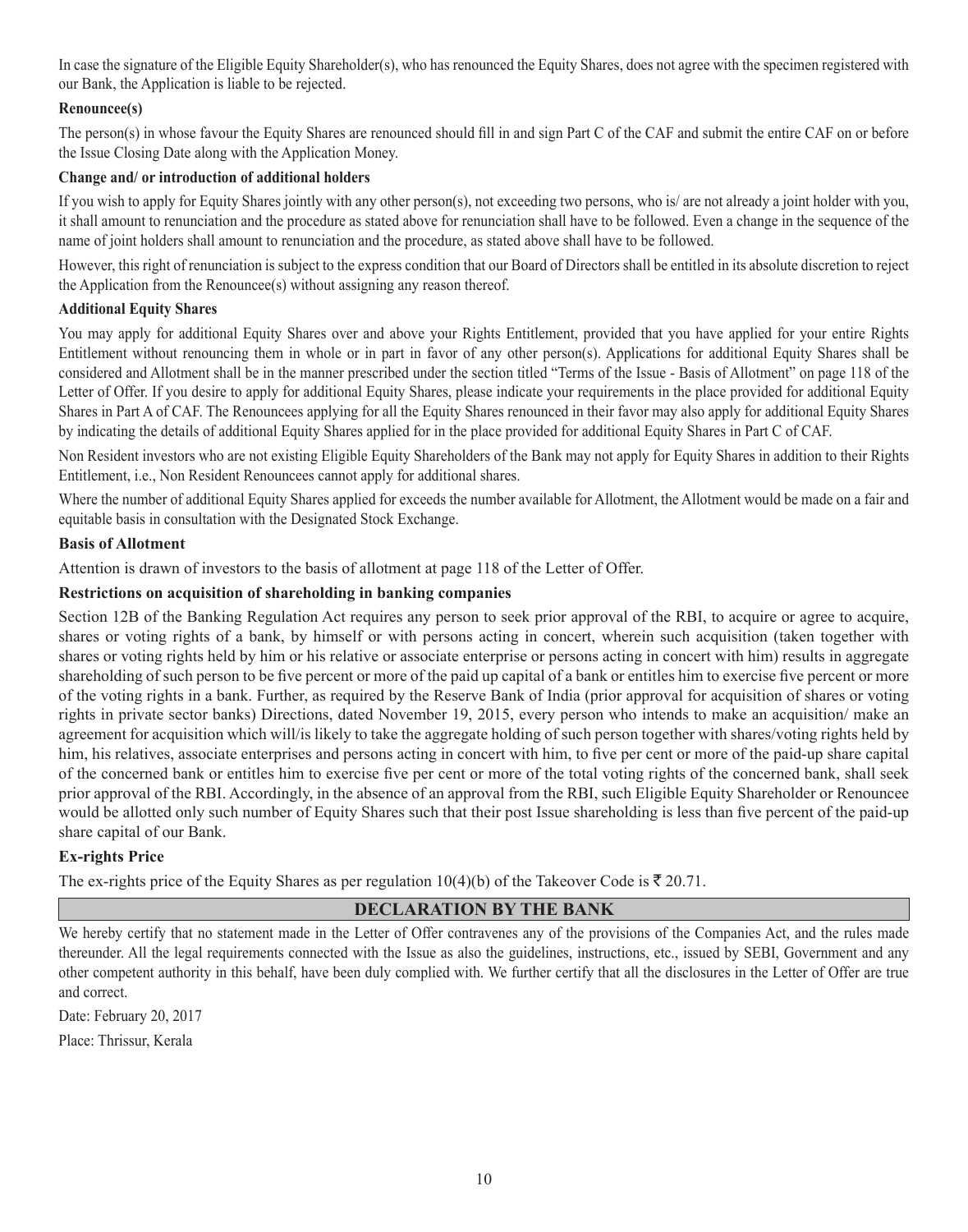**THIS PAGE HAS BEEN INTENTIONALLY LEFT BLANK**